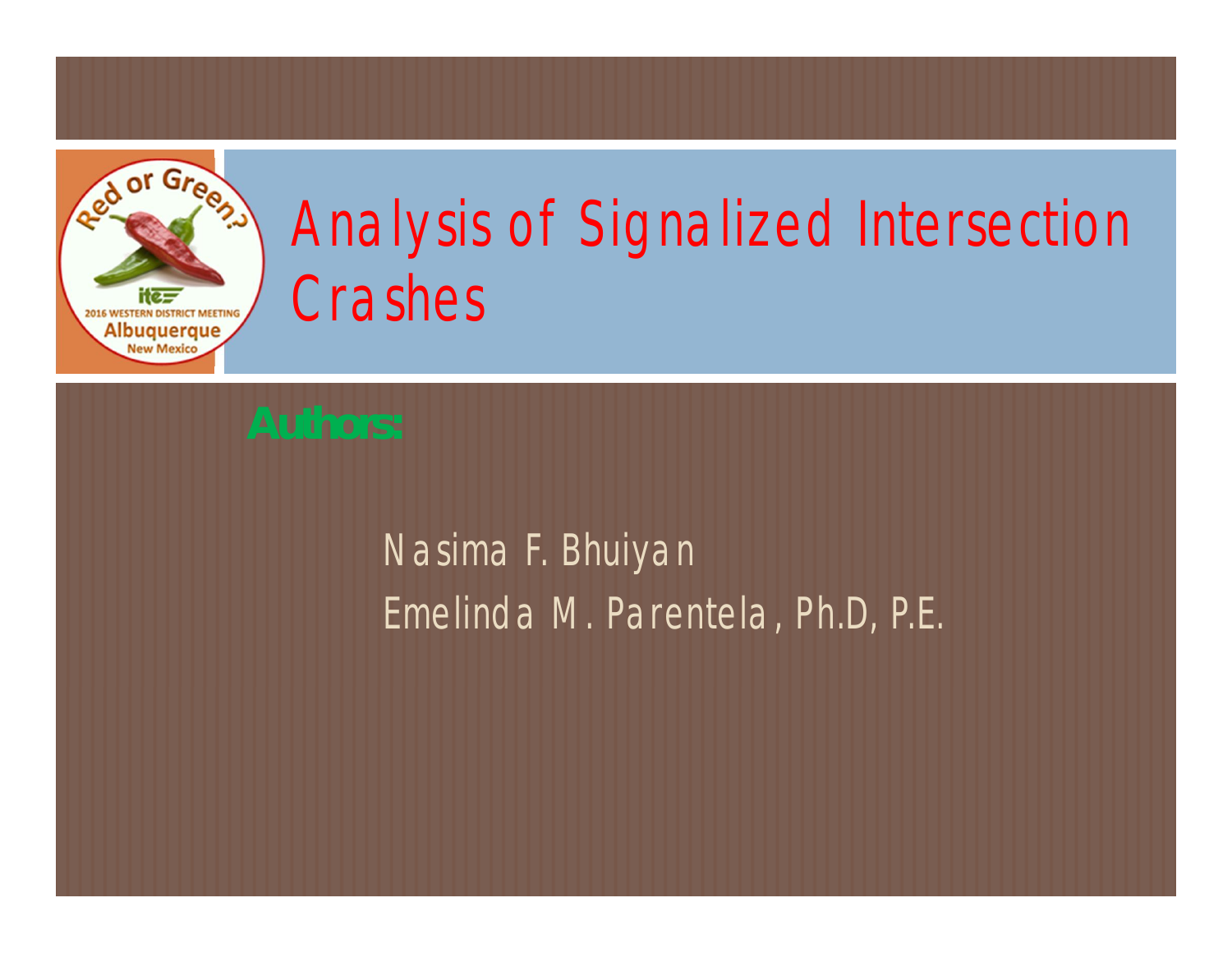### **Outline**

- <sup>Ø</sup> An overview of signalized intersections and accidents
- <sup>Ø</sup> Purpose of the study
- <sup>Ø</sup> Methodology
- <sup>Ø</sup> Crash prediction analysis
- <sup>Ø</sup> Conclusion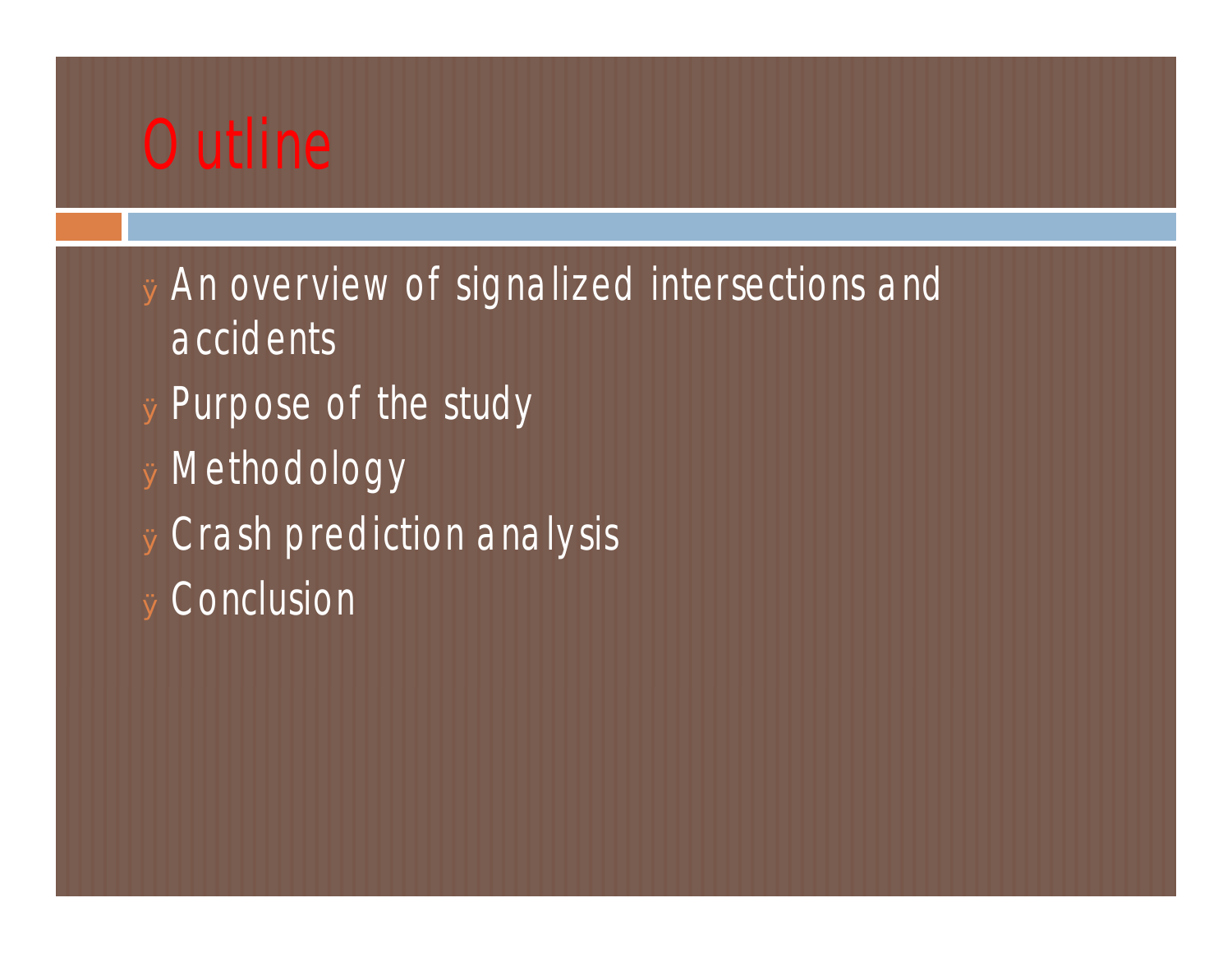#### An overview of signalized intersections and accidents

- Signalized intersections are where most of the accidents happen because of the varying speeds, change of direction and many others.
- Among different factors considered for the cause of accidents at a signalized intersection like the AADT, speed, type of left turn control, pedestrian crossings etc., FHWA the most number of accidents at a signalized intersection are due to left turn .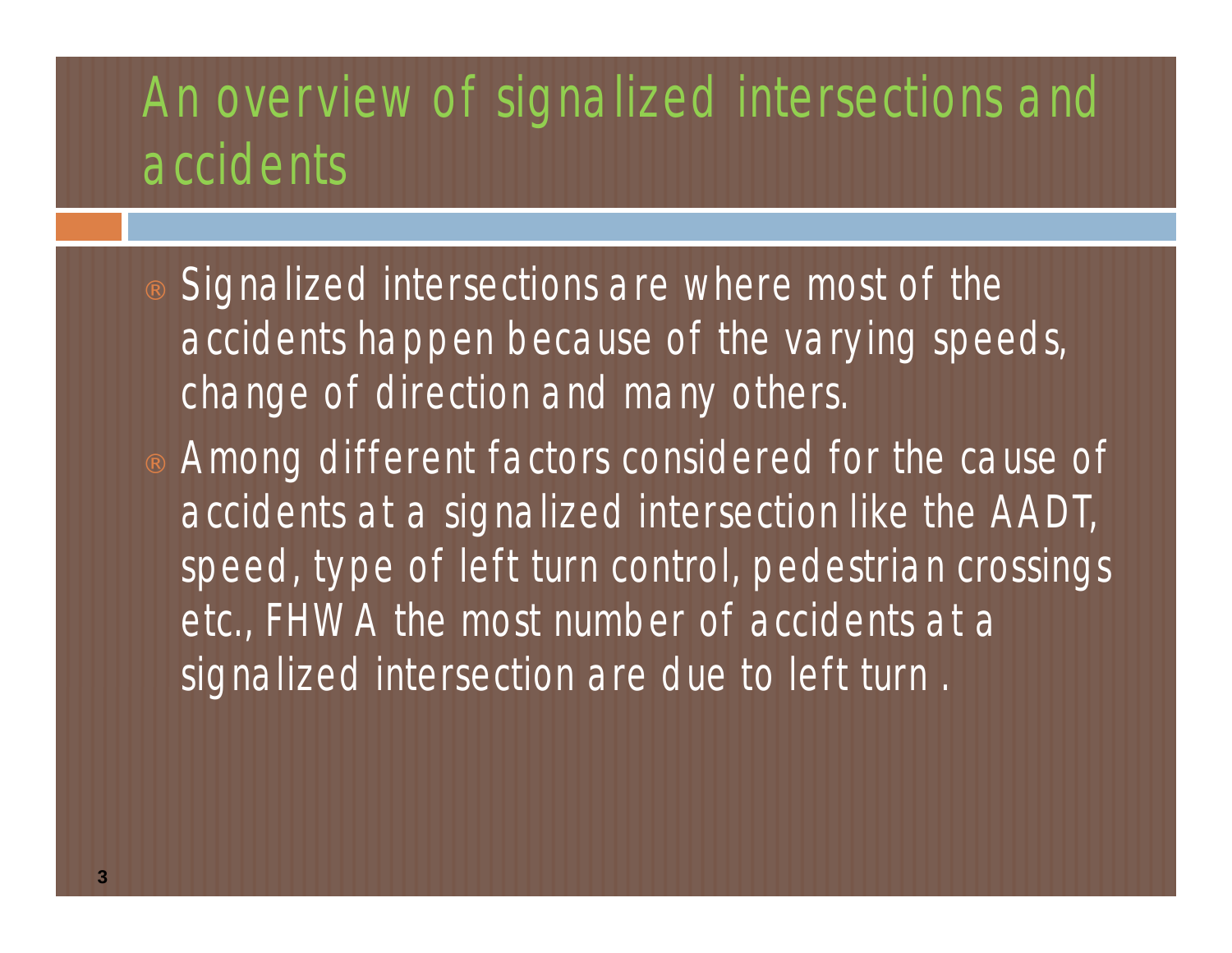## General Pictures of Traffic Signals



#### (a) Protected/Permissive Mode (b) Protected Only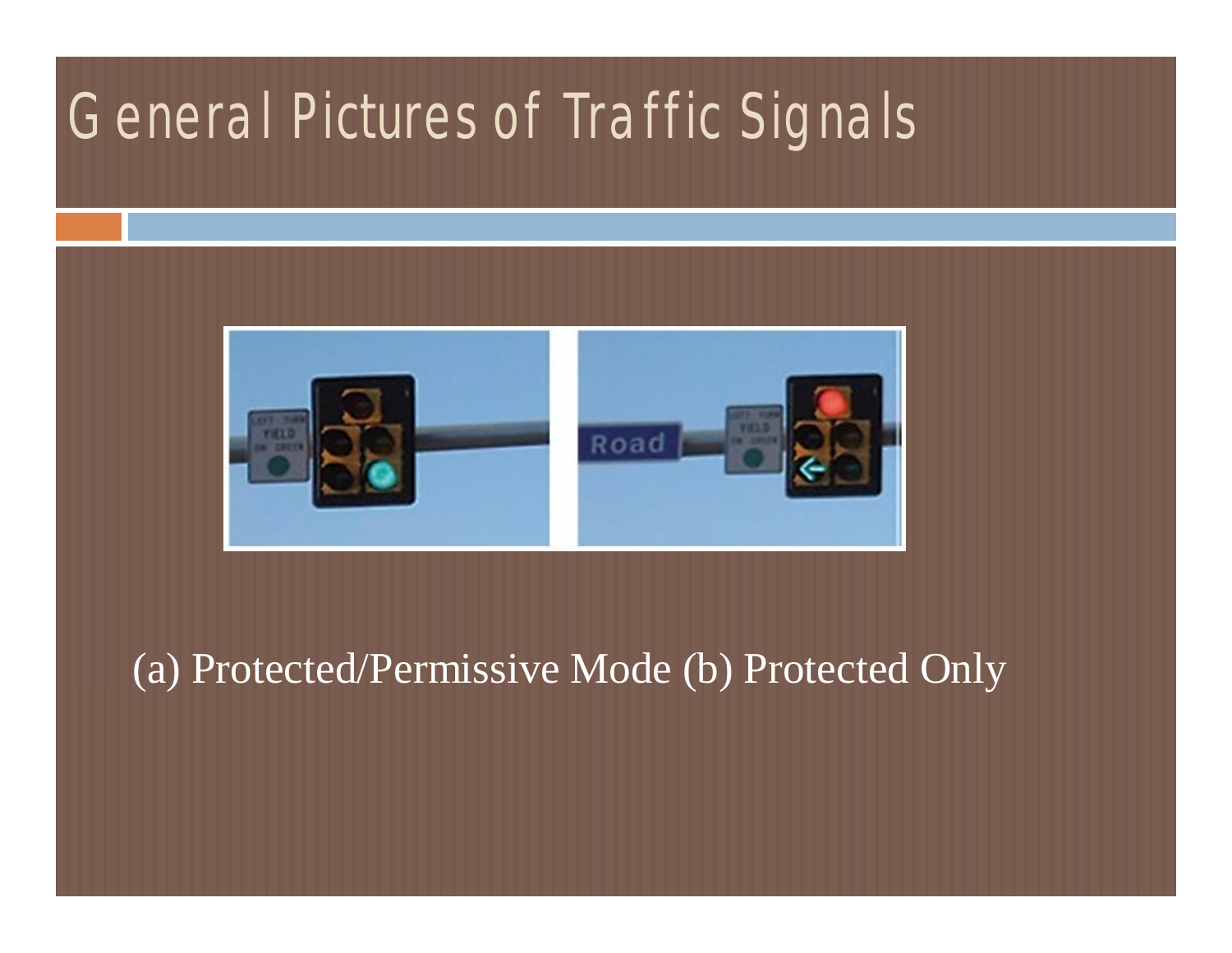# Purpose of the study

- To weigh the various factors on a common scale and tell which could have more influence in a left turn collision.
- To set up the correlation of various factors on the left turning collisions.

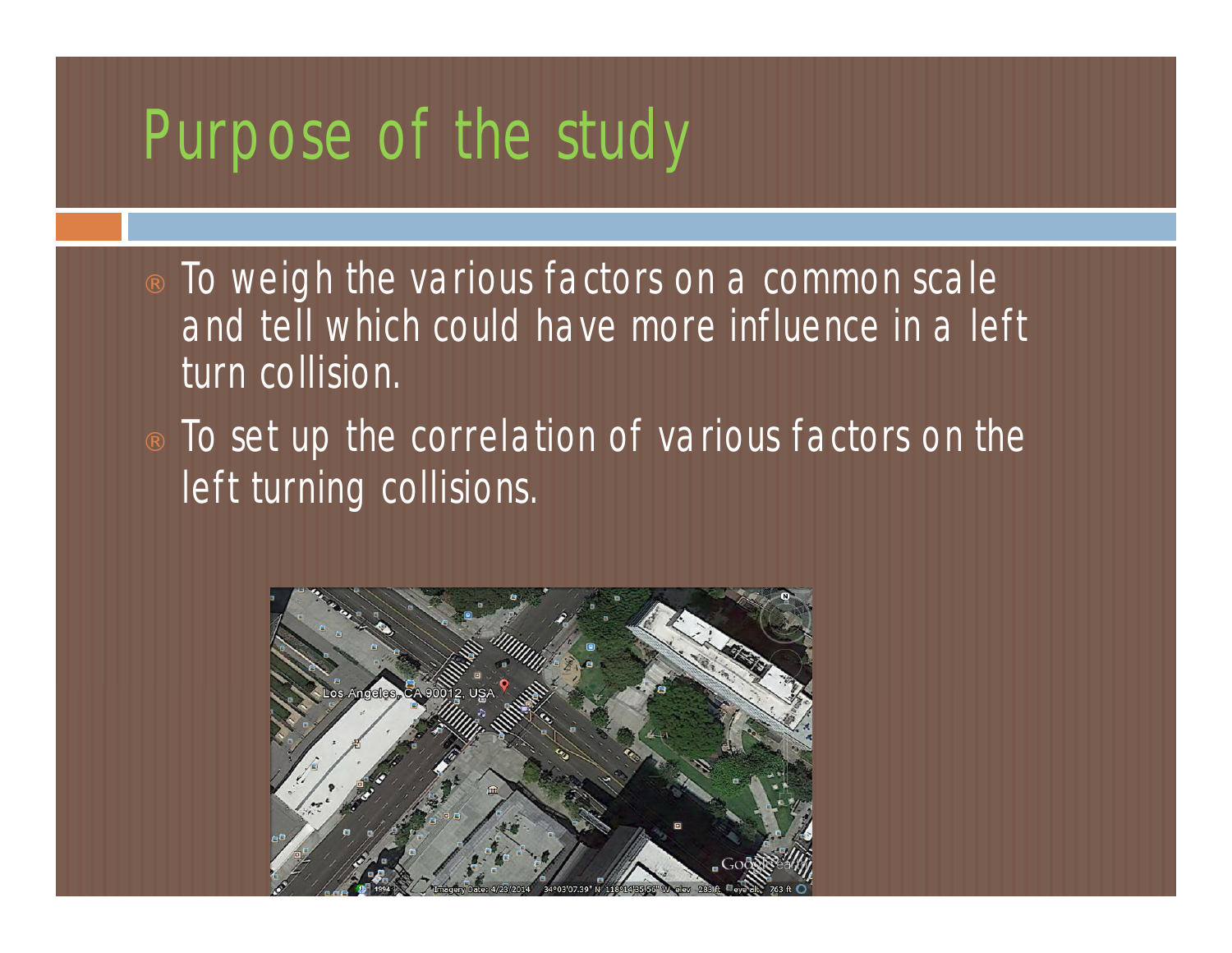# Methodology

- Study has been conducted on 17 signalized intersections in the cities of Long Beach and Los Angeles in California. Data collected include AADT, number of accidents, speed range and other factors from the Public works of city. A linear regression model is developed to study the
	- effect of various factors on the left turning accidents at these intersections.
- Finally, a detailed analysis is made to ultimately give some solutions for the left turning collisions and also some basis for future research so as to reduce the left turning collisions.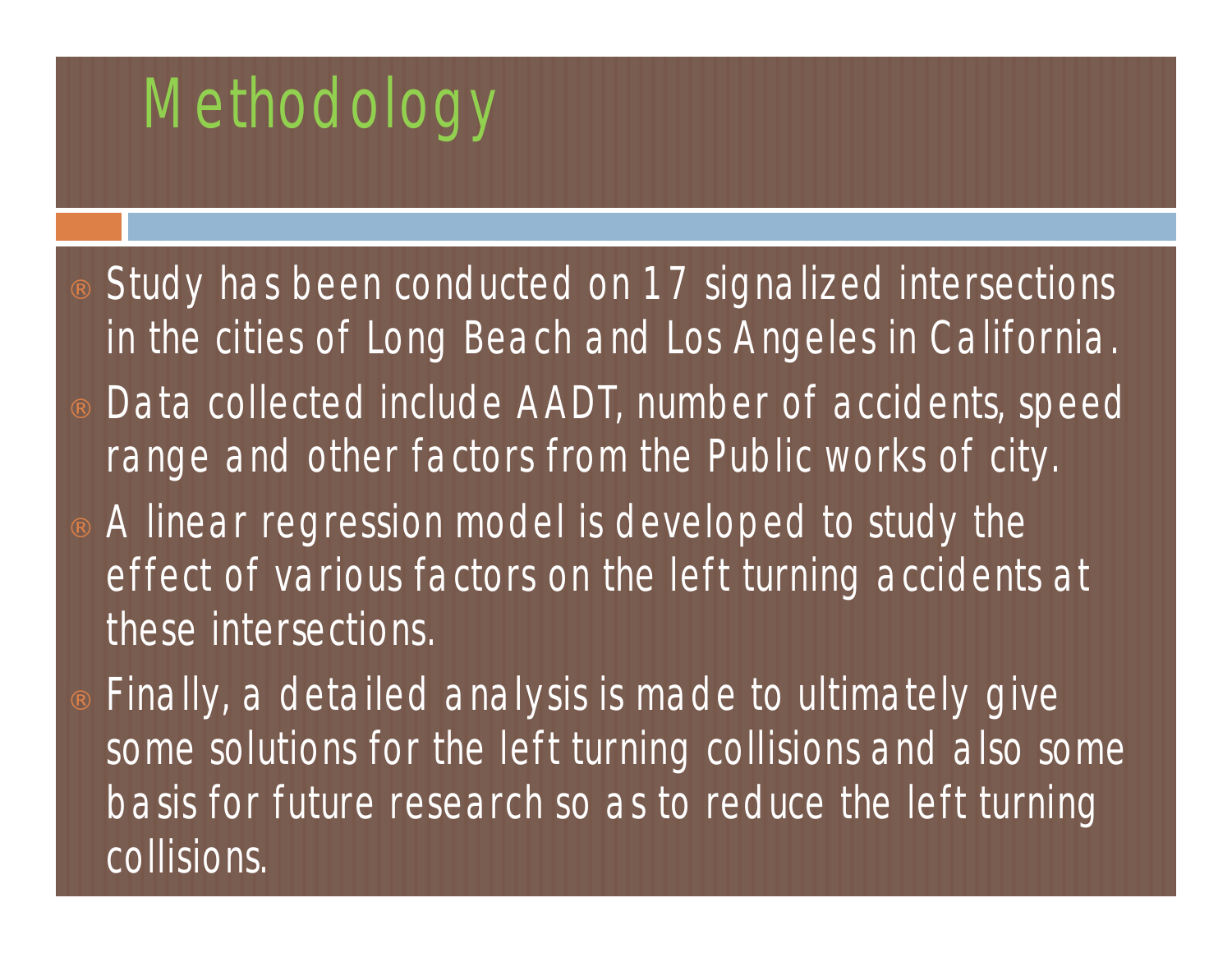# Intersection information

|                          |                         |                        |                          |                         | 園<br>of Lane (WB)<br>ź | Intersecti<br>on.         |                         |                   |                         |                   | Type of Signal           |                          |                    |                              |
|--------------------------|-------------------------|------------------------|--------------------------|-------------------------|------------------------|---------------------------|-------------------------|-------------------|-------------------------|-------------------|--------------------------|--------------------------|--------------------|------------------------------|
| N<br>$\circ$             | Intersecti<br>on.       | <b>Stret Direction</b> | <b>Speed Limit</b> (mph) | No. of Lane             |                        |                           | <b>Street Direction</b> | Speed Limit (mph) | No. of Lane (NB)        | of Lane (SB)<br>乡 | NB/SB                    | <b>EE/WB</b>             | AAD<br>т           | Averag<br>٠<br>Accide<br>nts |
| 1                        | $1 + St$                | E/<br>W                | 30                       | 3                       | 3                      | Main St                   | N/<br>s                 | 30                | 4                       |                   | Protected                | w                        | 2367<br>ı          | 4.8                          |
| $\overline{z}$           | 1084 St                 | E/<br>w                | 30                       | $\overline{\mathbf{z}}$ | $\overline{z}$         | Main St                   | N/<br>s                 | 30                | 3.                      | $\overline{2}$    | Permissive               | Permissive               | 1159<br>6          | з                            |
| 3                        | $104th$ St              | E/<br>w                | 30                       | $\mathbf{I}$            | ı                      | Main St                   | N/<br>s                 | 30                | $\overline{\mathbf{2}}$ | $\mathbf{z}$      | Permissive               | Plermássi ve             | 1331<br>$\circ$    | 2.6                          |
| 4                        | Colden<br>Ave           | E/<br>w                | 30                       | ĩ                       | $\mathbbm{1}$          | Main St                   | N/<br>s                 | 30                | $\overline{2}$          | $\mathfrak{D}$    | Permissive               | <b>Permissive</b>        | 9142               | 48                           |
| 5                        | $120^{\pm}$ St          | E/<br>w                | 30                       | $\overline{2}$          | ž                      | Main St                   | N/<br>s                 | 30                | 3                       | ż                 | Permissive               | Permissive               | 7631               | 32                           |
| 6                        | Center Dr               | E/<br>w                | 35                       | 4                       | 4                      | Sepulved<br>a Blvd        | N/<br>s                 | 35                | 4                       | 3.                | Protected/permi<br>ssive | Protected                | 5504<br>۰          | 3.8                          |
| $\overline{\mathcal{F}}$ | Venice<br>Blvd          | E/<br>w                | 35                       | $\overline{2}$          | z                      | Sepulved<br>a Blyd        | N/<br>s                 | 35                | 4                       | $\mathbf{4}$      | Protected/permi<br>ssive | Protected                | 4105<br>1          | 6.6                          |
| $\approx$                | Westches<br>ter Plowy   | E/<br>w                | 35                       | $\mathbf{r}$            | 3                      | Sepulved<br>a blvd        | N/<br>s                 | 35                | з                       | 含                 | Protected/permi<br>ssive | Protected/permi<br>ssive | 1761<br>s          | 3.4                          |
| ۰                        | Bellflowe<br>r Blvd     | E/<br>w                | 40                       | 4                       | 4                      | Atherton<br>$\mathbf{St}$ | N/<br>s                 | 40                | $\overline{\mathbf{3}}$ | 3                 | Protected                | Protected                | 2020<br>$\circ$    | 4B                           |
| 10                       | Palo<br>Verde<br>Ave    | E/<br>w                | 35                       | з.                      | 2                      | Atherton<br>St            | N/<br>s                 | 40                | з                       | 3                 | Permissive               | Protected/permi<br>ssive | 1010<br>$\circ$    | 5.8                          |
| 11                       | Anaheim<br>$\leq$       | E/<br>w                |                          | 3.                      | 3                      | Long<br>Beach<br>Blvd     | N/<br>s                 |                   | 3                       | 含                 | Left turn<br>prohibited  | Protected                | 2010<br>$\bullet$  | 16                           |
| 12                       | Pacific<br>Coast<br>Hwy | E/<br>w                |                          | 3                       | 3                      | Long<br>Beach<br>Blvd     | N/<br>s                 |                   | э                       | 3                 | Protected                | Protected                | 1780<br>$^{\circ}$ | 15.4                         |
| 33                       | Willow St               | E<br>w                 |                          | 3                       | 3                      | Long<br>Beach<br>Blvd     | N/<br>s                 |                   | 3                       | 3                 | Protected                | Protected                | 2970<br>$\Omega$   | 8.4                          |
| 14                       | 10 <sup>e</sup> St      | E/<br>w                |                          | $\mathfrak{p}$          | $\overline{2}$         | Long<br>Beach<br>Blvd     | N/<br>s                 |                   | $\overline{2}$          | $\mathfrak{D}$    | Permissive               | Protected                | 1090<br>$\circ$    | 7                            |
| 15                       | 76.58                   | E/<br>w                |                          | $\sim$                  | 3                      | Long<br>Beach<br>Blvd     | N/<br>s                 |                   | $\mathbf{z}$            | $\mathfrak{D}$    | Permissive               | Protected                | 1310<br>o          | 5.8                          |
| 16                       | <b>Hill St</b>          | E/<br>w                |                          | 2                       | 2                      | Long<br>Beach<br>Blyd     | N/<br>s                 |                   | $\overline{\mathbf{z}}$ | $\mathbf{z}$      | Permissive               | Protected                | 6500               | 3.6                          |
| 17                       | <b>Burnett St</b>       | Έf<br>w                |                          | $\mathbf{z}$            | 2                      | Long<br>Beach<br>Blvd     | N/<br>s                 |                   | 3                       | 3                 | Permissive               | Protected                | 6700               | 1.8                          |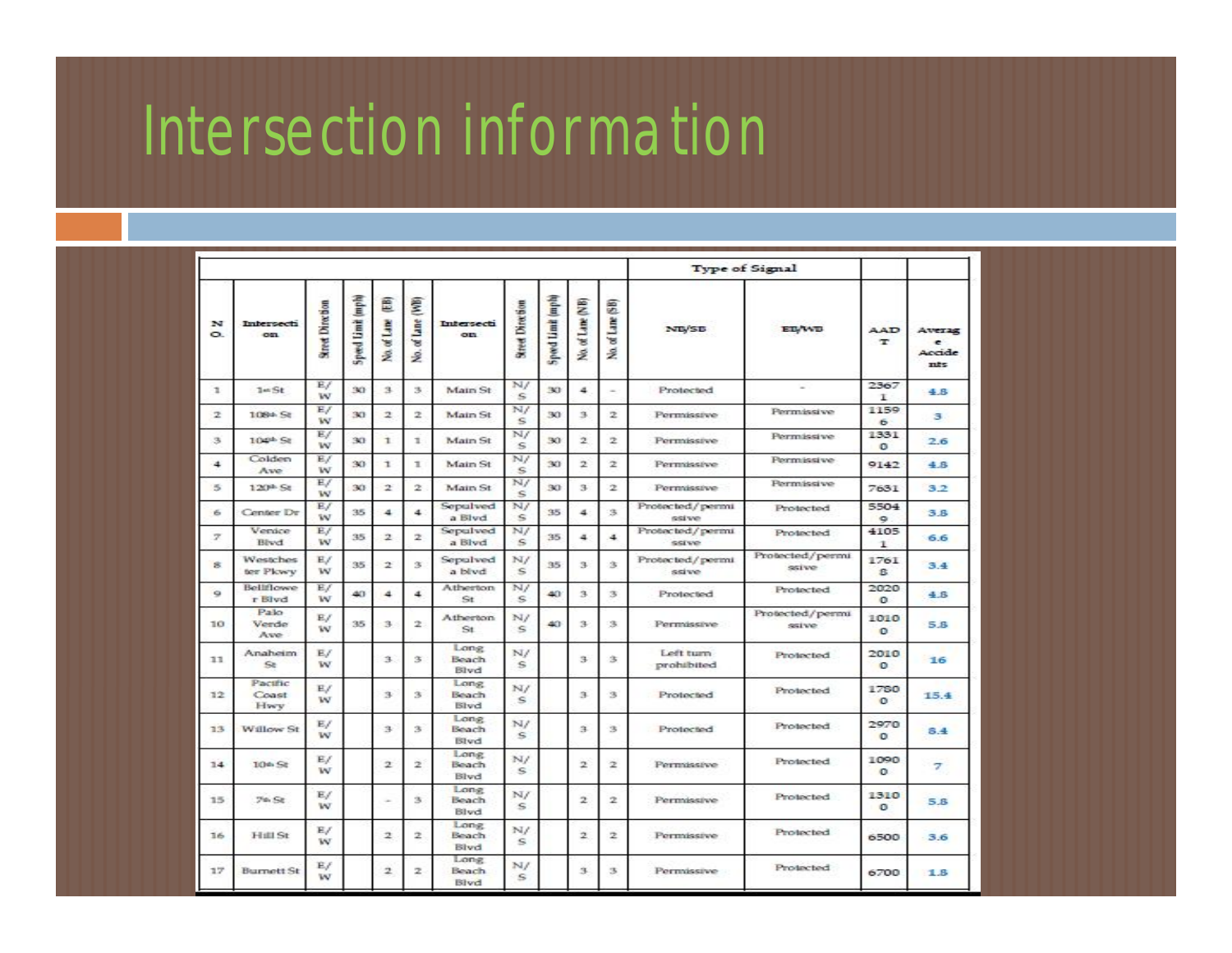### AADT vs. Average Number of Intersection Crashes

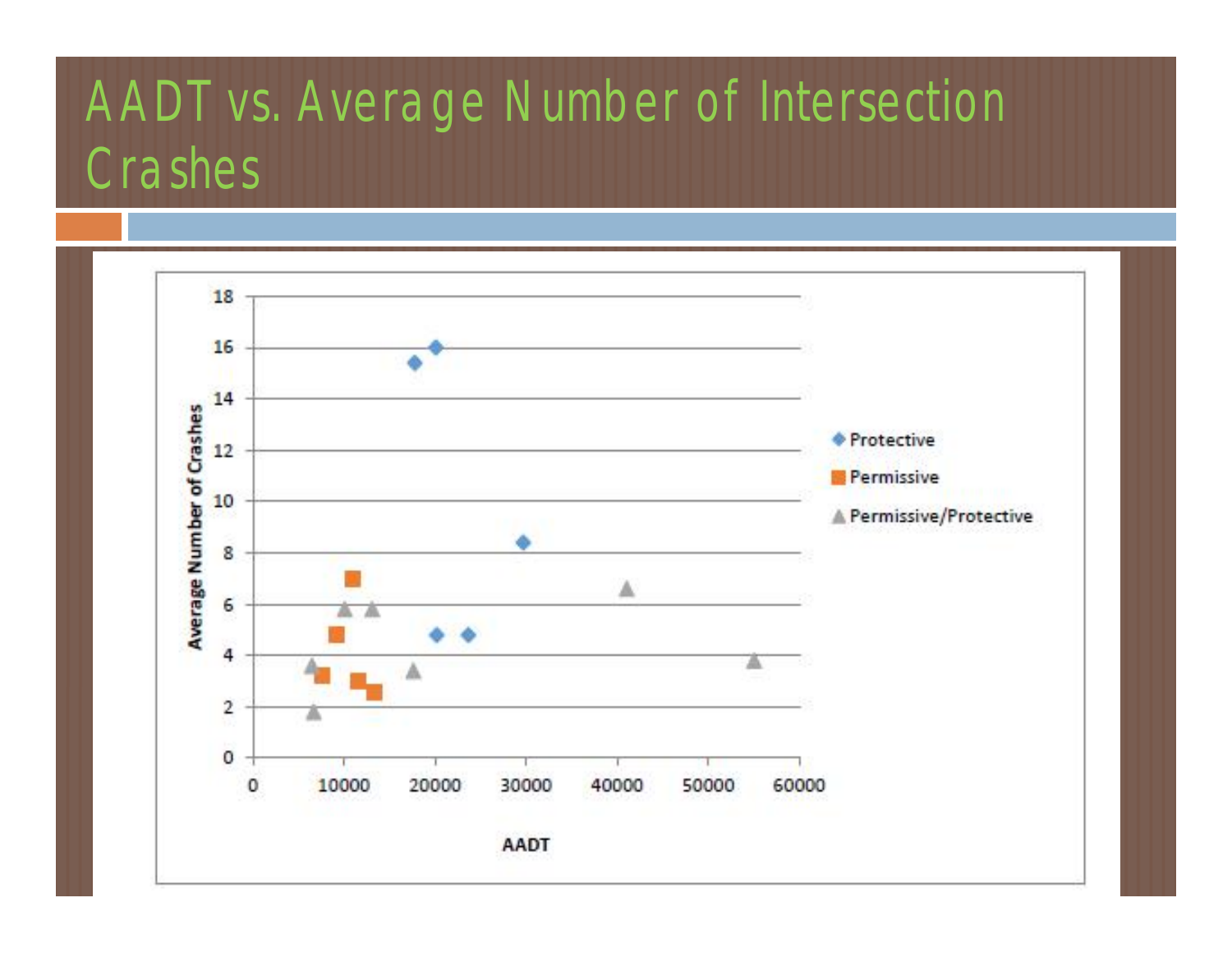# Linear Regression of Average Number of Accidents with AADT

| <b>Regression Model</b>          | Values   |
|----------------------------------|----------|
| R                                | 0.138158 |
| R Square                         | 0.019088 |
| Std. Error of the Estimate       | 4.148667 |
| <b>Coefficient of Regression</b> | 5.135814 |
| p-value                          | 0.011346 |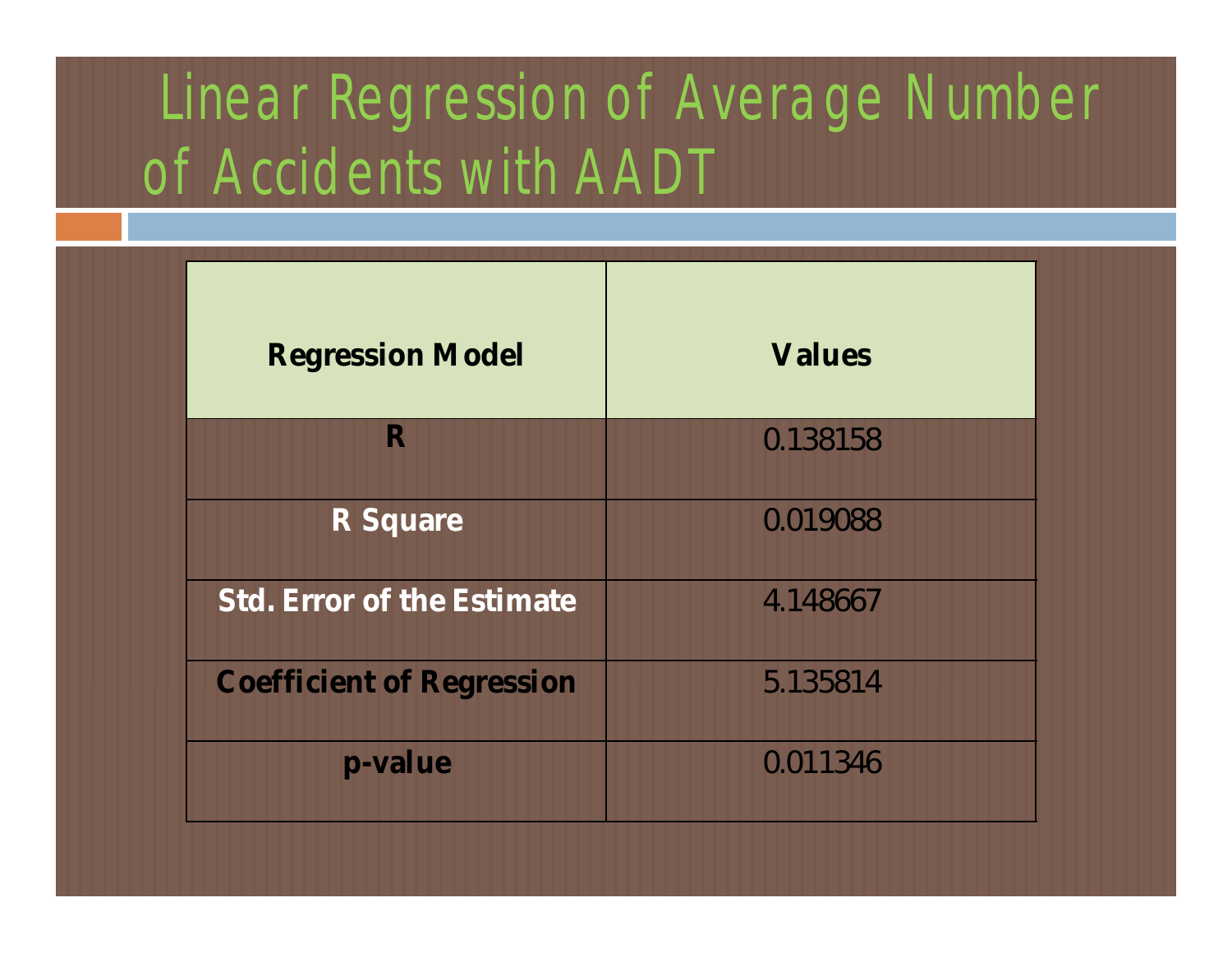#### Total left turn related accidents only with the types of signal

| <b>Intersection</b>                                | <b>Type of Signal</b>  | <b>Total Left Turn</b><br>Accident |  |  |
|----------------------------------------------------|------------------------|------------------------------------|--|--|
| 1st St-Main St                                     | Protected/No Left Turn | 4                                  |  |  |
| 108th St-Main St                                   | Permissive/Permissive  | 3                                  |  |  |
| 104th St-Main St                                   | Permissive/Permissive  | 3                                  |  |  |
| Colden Ave-Main St                                 | Permissive/Permissive  | 4                                  |  |  |
| 120th St-Main St                                   | Permissive/Permissive  | 3                                  |  |  |
| Center Dr-Sepulveda Blvd                           | Prot-Perm/Permissive   | 3                                  |  |  |
| Venice Blvd-Sepulveda<br><b>Blyd</b>               | Prot-Perm/Permissive   | 6                                  |  |  |
| <b>Westchester Pkwy-</b><br>Sepulveda Blvd         | Prot-Perm/Prot-Perm    | 6                                  |  |  |
| <b>Bellflower Blvd-Atherton St</b>                 | Protected/Protected    | 6                                  |  |  |
| Palo Verde Ave-Atherton St                         | Prot-Perm/Perm         | $13-$                              |  |  |
| <b>Anaheim St-Long Beach</b><br>Blyd               | Protected/No Left Turn | 19                                 |  |  |
| <b>Pacific Coast Hwy-Long</b><br><b>Beach Blyd</b> | Protected/Protected    | 11                                 |  |  |
| Willow St-Long Beach Blvd                          | Protected/Protected    | 4                                  |  |  |
| 10th St-Long Beach Blvd                            | Permissive/Protected   | 13                                 |  |  |
| 7th St-Long Beach Blvd                             | Permissive/Protected   | 6                                  |  |  |
| Hill St-Long Beach Blvd                            | Permissive/Protected   | 4                                  |  |  |
| Burnett St-Long Beach Blvd                         | Permissive/Protected   | 3                                  |  |  |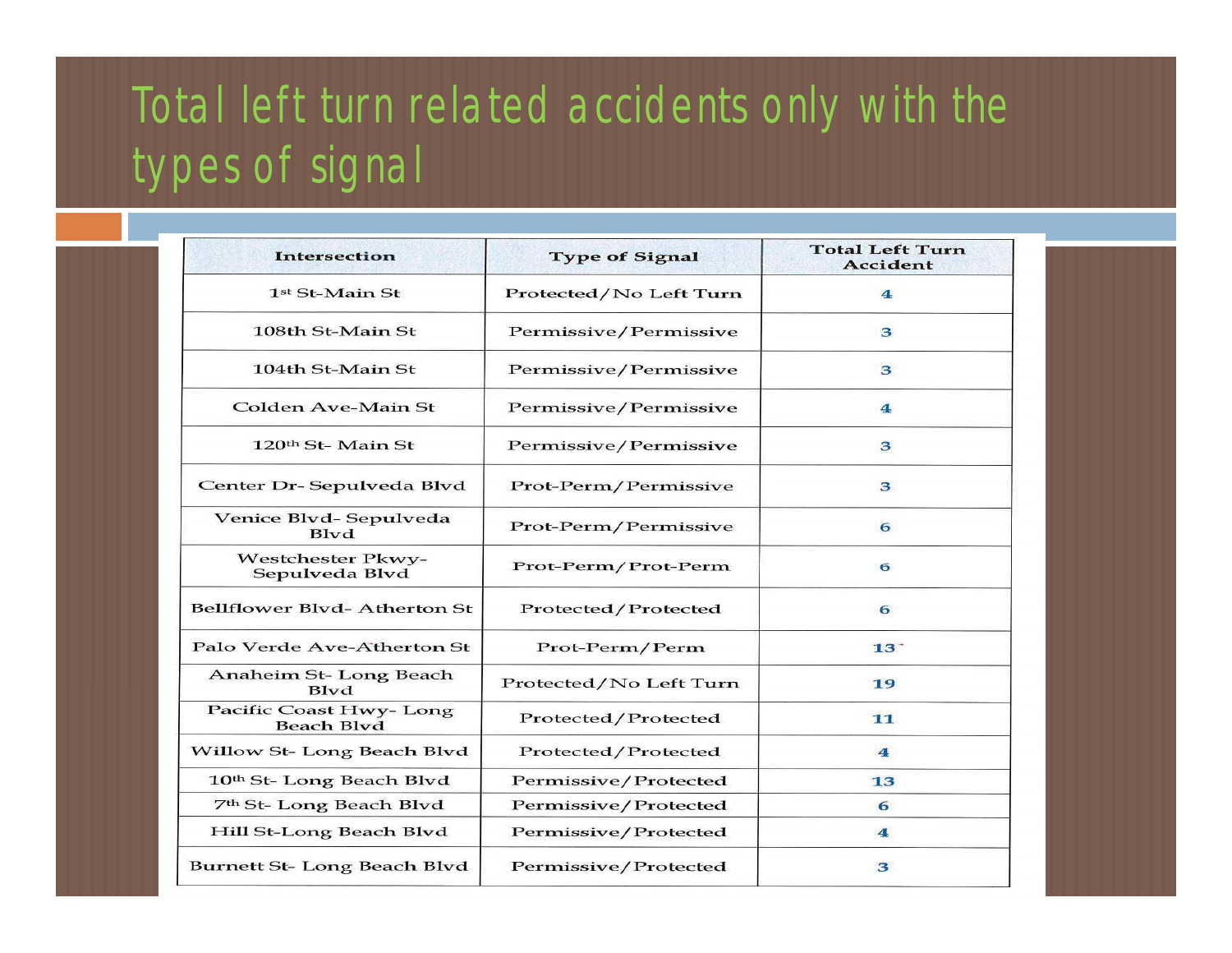### Intersections with Left turn accidents only Vs Types of left turn

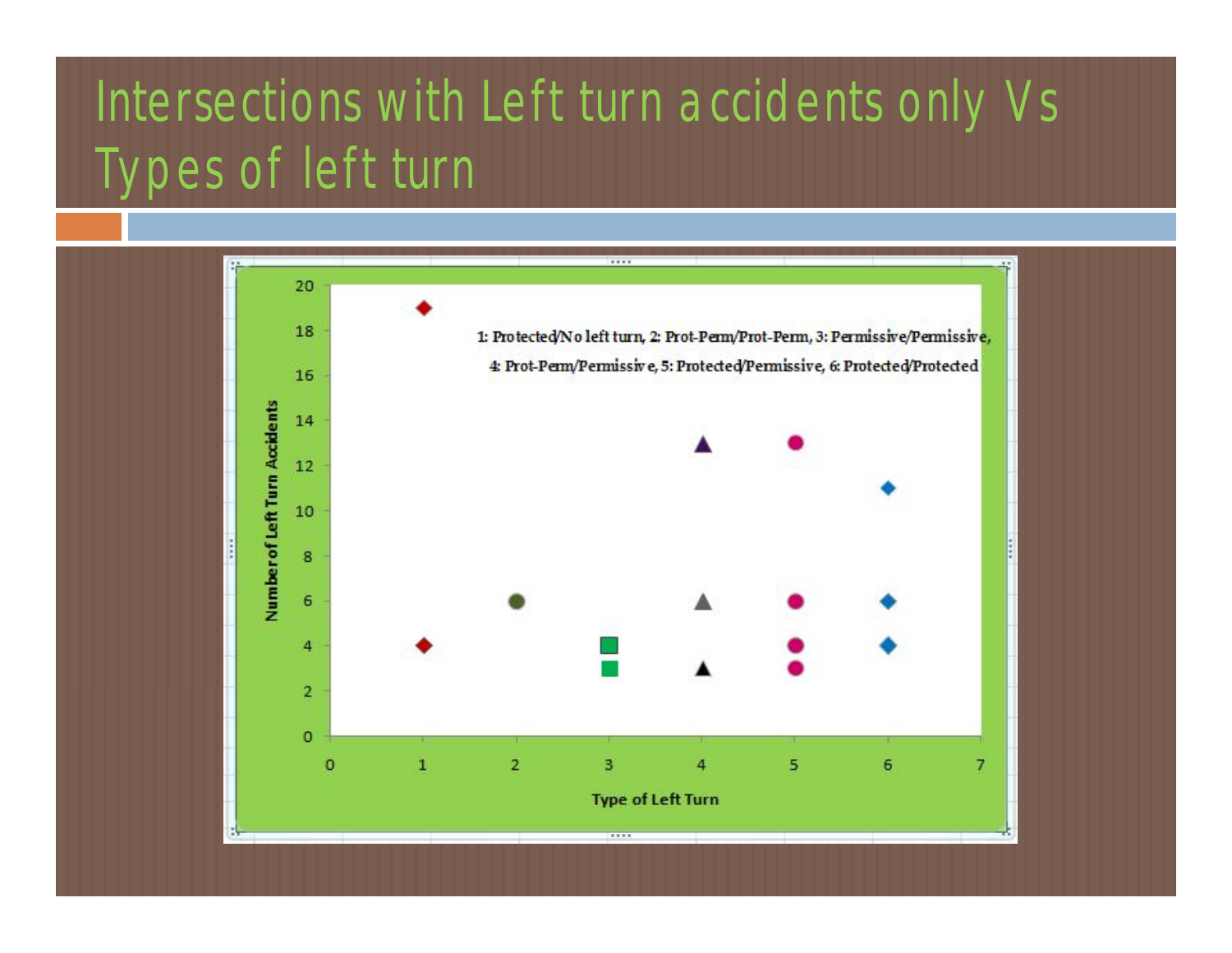# Linear Regression of Average Number of Accidents

| Variables    | <b>Linear Regression</b><br><b>Coefficients</b> | p-value  | R<br>Square | Std.<br>Error of<br>the<br>Estimat<br>$\mathbf{e}$ |
|--------------|-------------------------------------------------|----------|-------------|----------------------------------------------------|
| <b>AADT</b>  | 1.515                                           | 0.469121 |             |                                                    |
| LANE         | $-4.64$                                         | 0.071    |             |                                                    |
| <b>MEDN</b>  | 1.573                                           | 0.13181  | 0.65675     | $\overline{3}$                                     |
| <b>PEDN</b>  | $-2.51$                                         | 0.37954  |             |                                                    |
| LT SIGNAL    | 6.572                                           | 0.02837  |             |                                                    |
| <b>SPEED</b> | 0.3425                                          | 0.1742   |             |                                                    |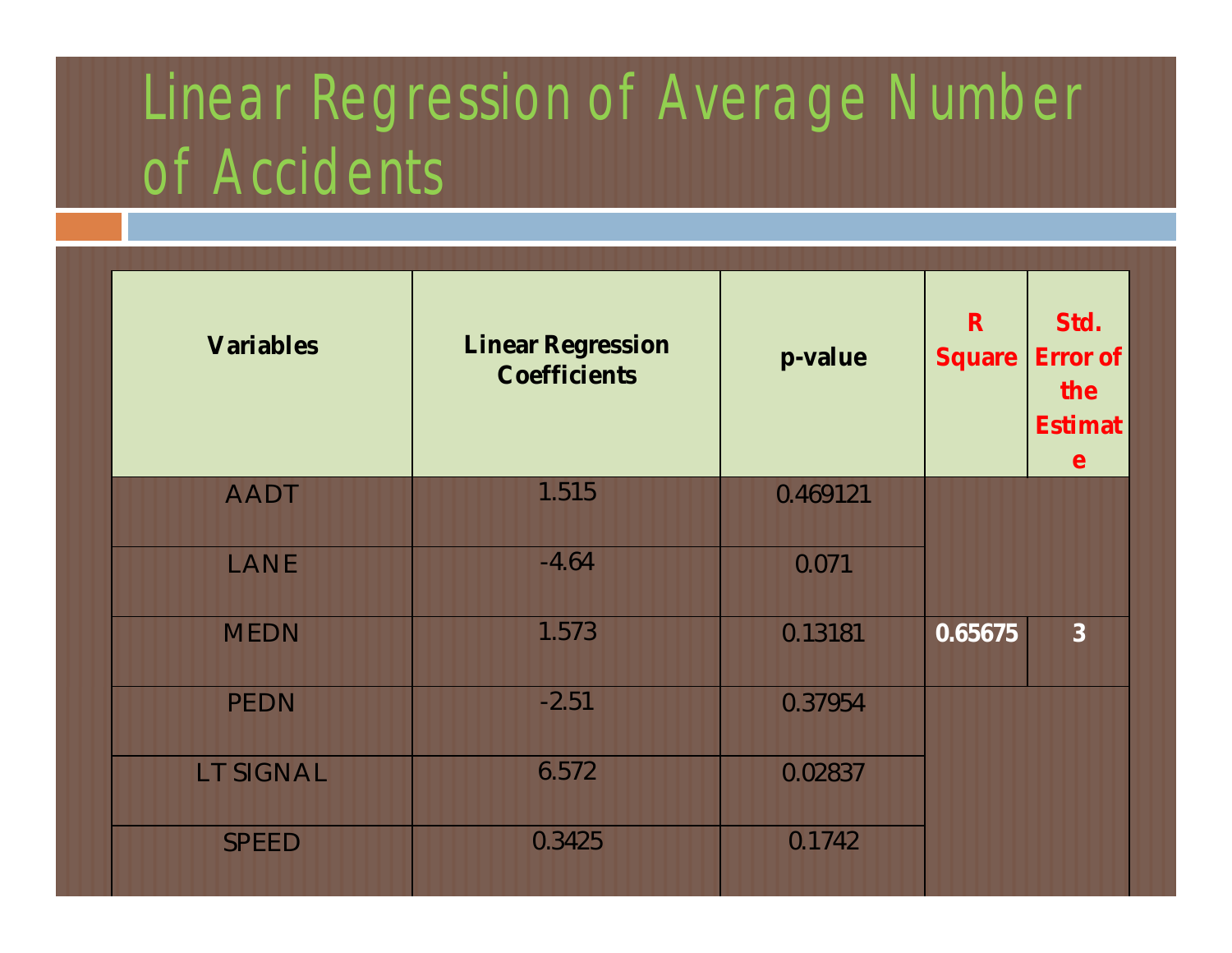#### **Crash Prediction Analysis**

qA regression analysis is performed using the average accident data for five years.

qIndependent variables used are AADT, travel speed, average number of lanes, presence of medians, pedestrian crossings, types of left turn control.

qBy introducing dummy variable where 0 represents protected control and 1 represents permissive or combination of protective-permissive control , the type of left turn signal control is evaluated.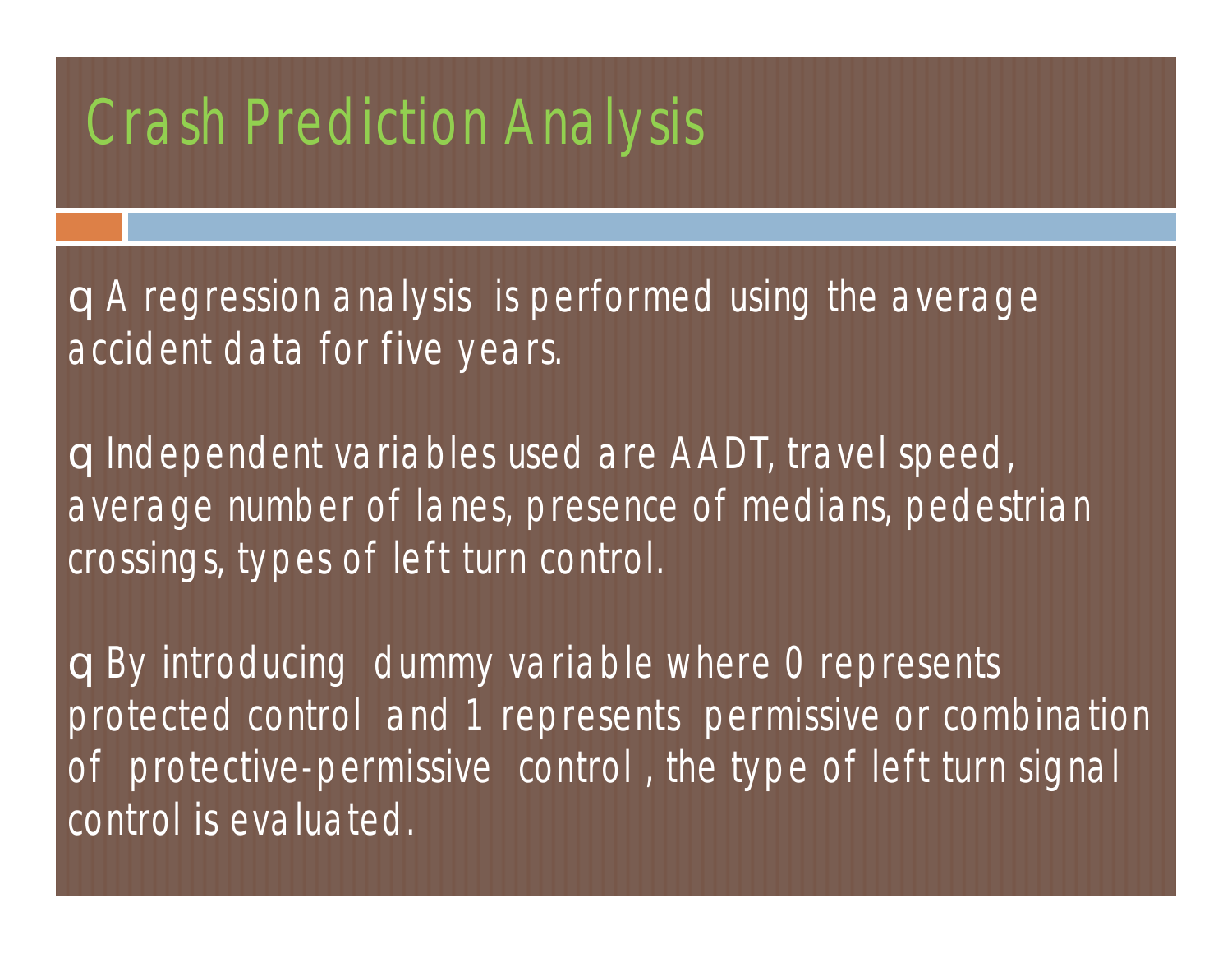#### Crash Prediction Analysis (Cont.)

The resulting relationship is as follows:

**Acc =1.52 ln** *(AADT)-***4.64***L+***1.57***MDN-***2.51***PED* **+6.57***LT SGNAL* **+0.34***SPD***-5.81**

Where, Acc= average number of crashes; AADT=annual average daily traffic; L=total number of lanes at the intersection; MDN=total number of medians at the intersection; PED= total number of pedestrians at the intersection; LT SGNAL=type of left turn signal control; SPD= travel speed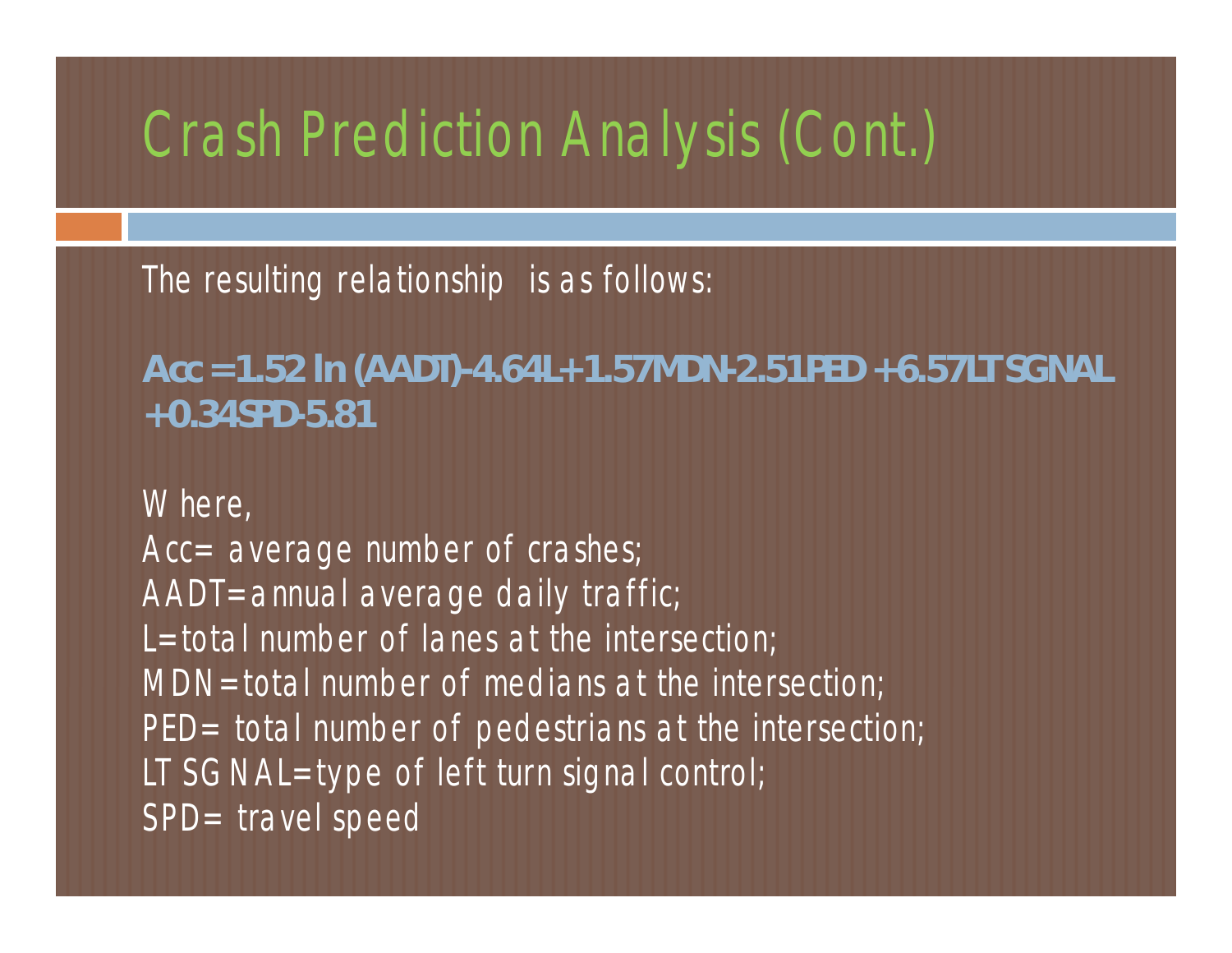# **Conclusion**

<sup>q</sup>Due to a very small sample size of 17 intersections from two different cities, some limitations are observed .

<sup>q</sup>Data on each road changes were collected for five to six years.

<sup>q</sup>Performing regression analysis at 10% significance level brought some correlation between the AADT and average no of accidents.

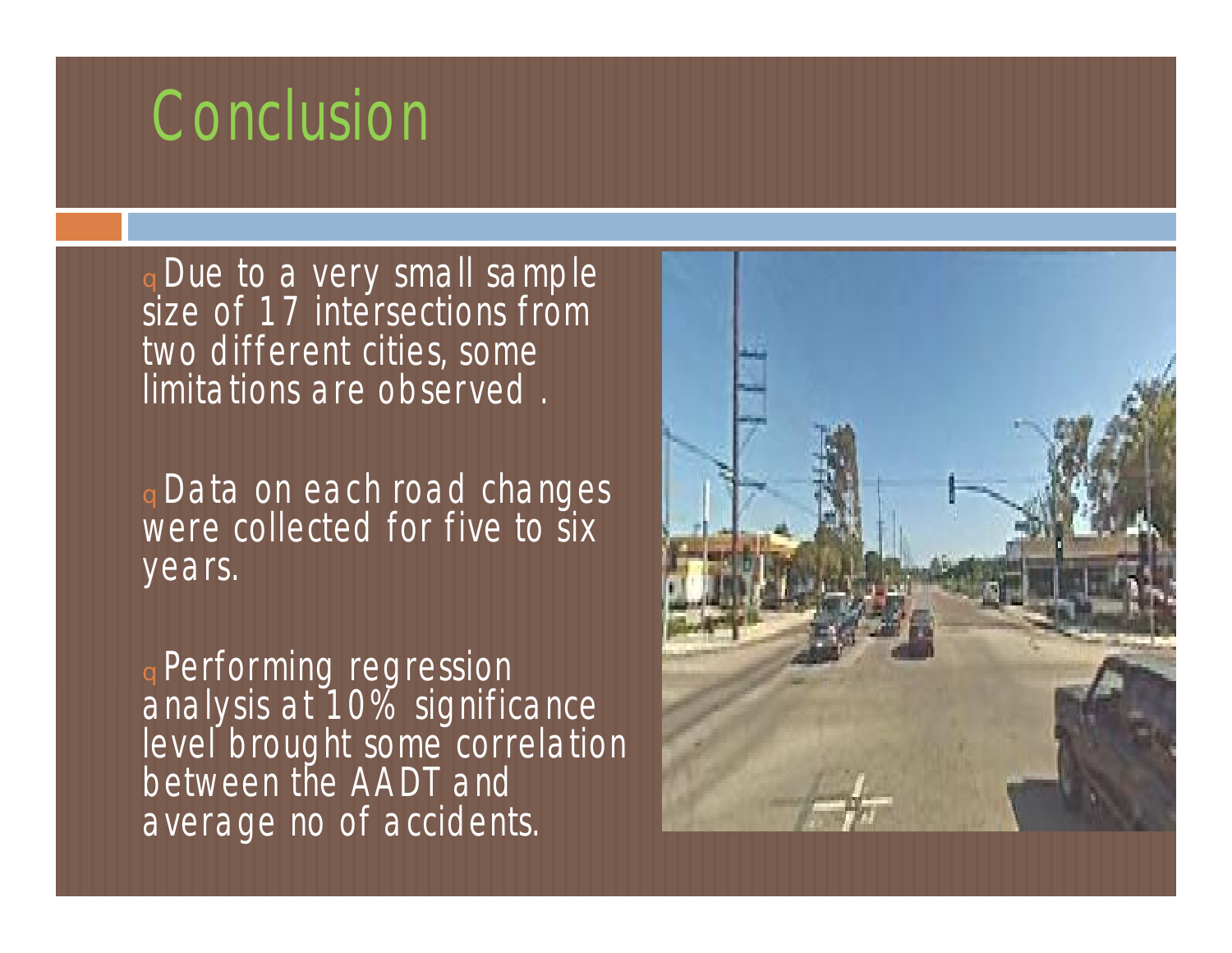# Conclusion (cont.)

The analysis shows that traffic accidents and those factors (variables) have a relationship that could be useful for traffic engineers and the planners.

Further studies may be needed to suggest different types of signals at the intersections.